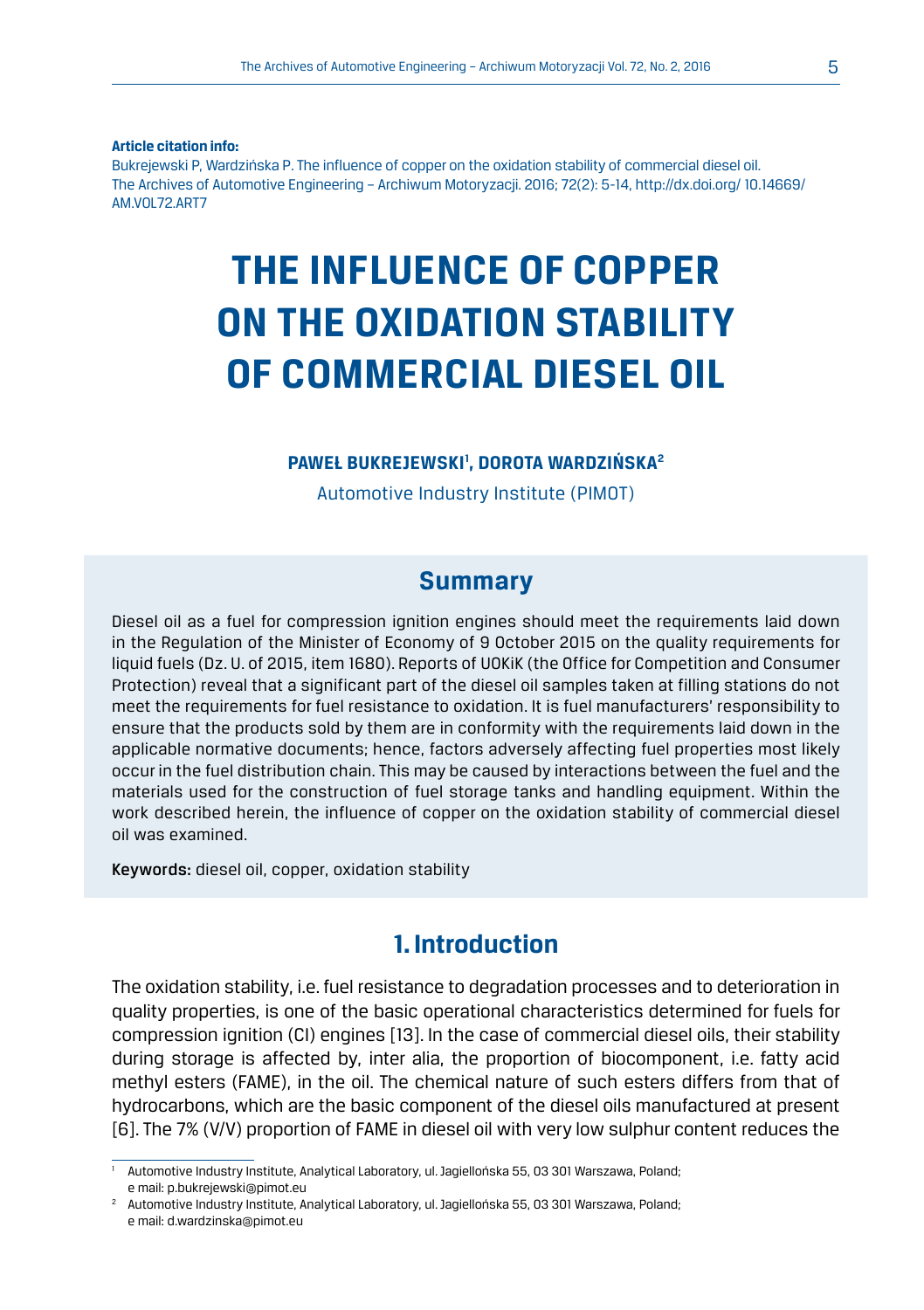oxidation stability of the fuel during storage, distribution, and use [14]. The oxidation of diesel oils with FAME content is a complex process, which probably runs in accordance with the radical mechanism. The oxidation process begins from the formation of peroxides and hydroperoxides, participating in the mechanism of formation of secondary oxidation products such as aldehydes, organic acids of low molecular mass, and high molecular mass oligomers of fatty acids, which block fuel filters [2]. The thermal, oxidation, and thermo-oxidation stability of diesel oil and its chemical reactivity depend on the chemical and fractional composition of the diesel oil and on the quality and proportion of FAME as a biocomponent in the blend [14].

The fuel oxidation processes may be affected by metal ions, including copper ions, which form organic copper compounds [7].

The literature concerning this subject includes publications that show the influence of the presence of copper ions on the rate of the process of fuel oxidation at raised temperatures [3, 5, 11]. In publication [15], the Walling's research team has proposed a theory that the copper cations present in the fuel directly react with hydroperoxides generated in result of the oxidation of fuel components and form very reactive radicals *ROO·*, *R·*, which are responsible for further fuel degradation:

$$
Cu^{2+} + ROOH \rightarrow Cu^{+} + ROO \cdot + H^{+}
$$
 (1)

$$
Cu^{+} + ROOH \rightarrow Cu^{2+} + RO \cdot + OH
$$
 (2)

On the other hand, the copper ions present in the fuel may act as an inhibitor and hamper the oxidation processes by converting the reactive radicals into ions that are not involved in the oxidation reactions. The action of copper as an accelerator or inhibitor depends on the copper concentration in the fuel. It is usually assumed that the copper ions act as inhibitors when their concentration is less than 250 ppm [4].

Copper is a component of the materials used for the construction of pipelines in process installations at filling stations. As an example, the suction, pressure, drain, or vent pipelines are often made of copper pipes. Therefore, the diesel oil present at filling stations is exposed to contact with this material. In consideration of the fuel quality problems signalled by UOKiK (the Office for Competition and Consumer Protection), a research work was done to determine the impact of copper on the oxidation stability of commercial diesel oil with FAME content at temperatures corresponding to the real conditions prevailing at filling stations.

# **2. Materials and methods**

## 2.1. Materials

The tests were carried out with the use of copper sheet plates with a chemical composition as presented in Table 1.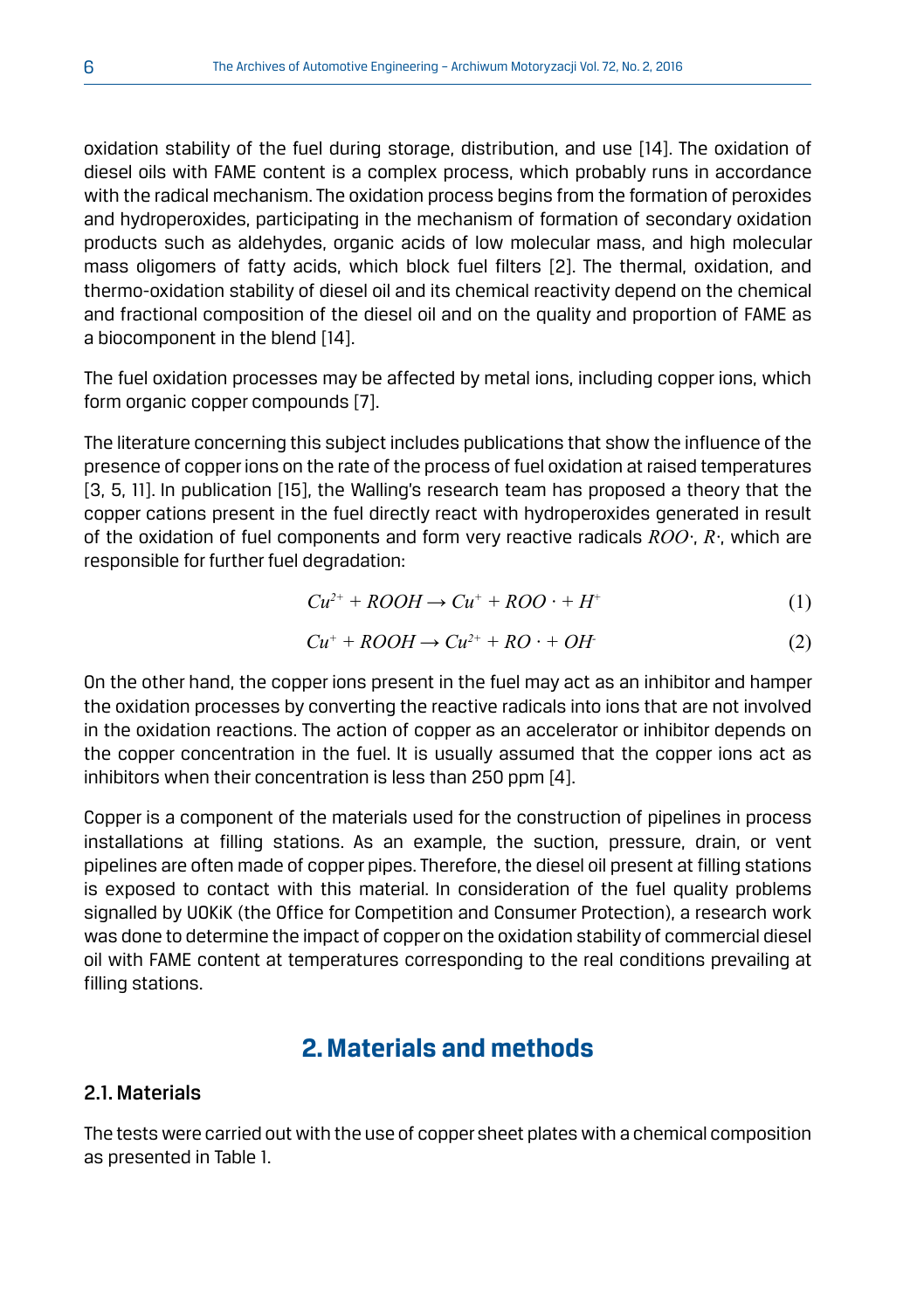|                       | Standard       | Chemical composition (%, by mass) |                          |    |             |
|-----------------------|----------------|-----------------------------------|--------------------------|----|-------------|
| Material grade        | specifications | Cu                                | Bi                       | Pb |             |
| Copper sheet<br>CuETP | FN 13559       | 99.90 min.                        | 0.0005 max.  0.0005 max. |    | $0.04$ max. |

Table 1. Chemical composition of the copper sheet used for the tests

The plates were polished with abrasive paper with various grain sizes. Afterwards, their surfaces were degreased by washing with acetone.

As the material used for the tests, commercial diesel oil was used, which was purchased at a filling station chosen at random. The physicochemical properties of the oil have been specified in Table 2.

#### Table 2. Selected physicochemical properties of the diesel oil used for the tests

| <b>Parameter</b>                  | Test method          | <b>Unit</b>       | <b>Test result</b> |
|-----------------------------------|----------------------|-------------------|--------------------|
| Density at 15 °C                  | PN-EN ISO 12185:2002 | kg/m <sup>3</sup> | 834.8              |
| Cold filter plugging point (CFPP) | <b>PN-EN 116</b>     | °C                | $-18$              |
| Fractional composition            |                      |                   |                    |
| (course of distillation):         | PN-EN ISO 3405:2012  |                   |                    |
| Initial boiling point             |                      | °C                | 174.4              |
| $10\%$ (V/V) point                |                      | °C                | 206.7              |
| 50 % (V/V) point                  |                      | °C                | 275.7              |
| 90 % (V/V) point                  |                      | °C                | 341                |
| 95 % (V/V) point                  |                      | °C                | 356.9              |
| % distilled at 180 °C             |                      | % (V/V)           | 0.7                |
| % distilled at 250 °C             |                      | % (V/V)           | 35.3               |
| % distilled at 340 °C             |                      | % (V/V)           | 89.6               |
| % distilled at 350 °C             |                      | % (V/V)           | 93.4               |
| % distilled at 360 °C             |                      | % (V/V)           | 95.7               |
| % distilled, total                |                      | % (V/V)           | 96.7               |
| Final boiling point               |                      | °C                | 361.9              |

## 2.2. Testing system

To examine the influence of copper on the oxidation stability of diesel oil, test sample sets were prepared, consisting of 16 borosilicate glass flasks of 1 dm $^3$  capacity each. Every flask was filled with a measured quantity of 1 dm<sup>3</sup> of diesel oil, to minimize the amount of air left over the liquid level. The copper plates mentioned previously were put into half of the flasks prepared, five plates per each. The other half of the flasks, filled only with the diesel oil under test, were left as "reference samples". The test sample sets thus prepared were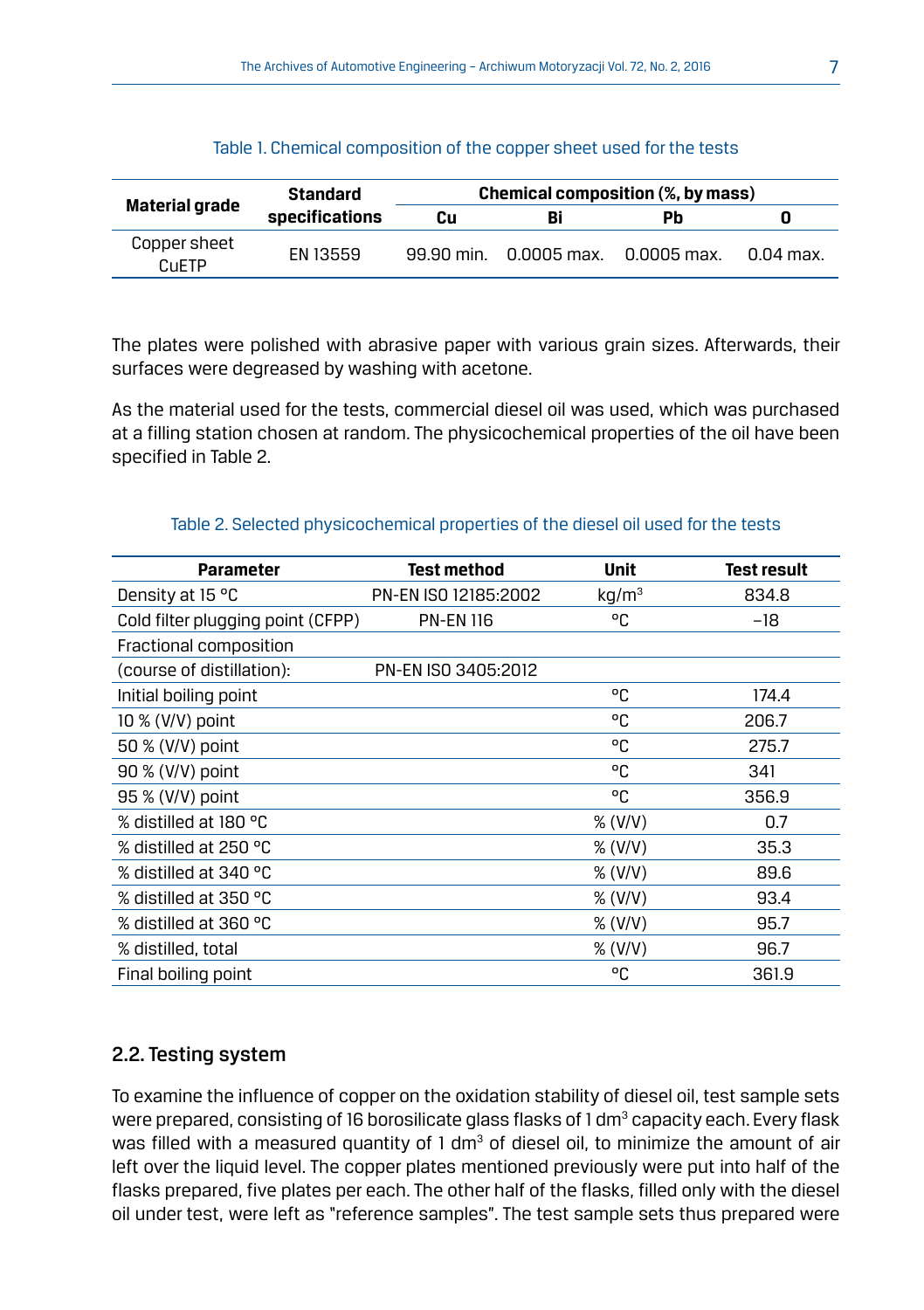divided into two groups, each of them consisting of 4 sets with the diesel oil and copper plates and 4 sets kept as the reference sample.

The tests of the influence of copper on the oxidation stability of diesel oil with FAME content were carried out in two series. In the first one, the first group of the test sample sets was kept for a period of up to 4 weeks at a temperature of 12 °C. In the second series of tests, the storage temperature was raised to 30  $^{\circ}$ C, with maintaining the same times of exposure. The temperatures were so selected that the variations in the conditions likely to occur at e.g. filling stations depending on the season were taken into account. During the storage, the oil samples were agitated every day. Every seven days, two test sample sets, i.e. one with a copper plate placed in the diesel oil under test and one with the diesel oil kept as a reference sample, were removed from the store. The oil taken from the sample sets was then subjected to tests in accordance with the method and procedure described hereafter.

## 2.3. Analytical methods used

## 2.3.1. Determining the oxidation stability

The oxidation stability was determined with the use of three methods: conductometric test, rapid small-scale oxidation test (RSSOT), and gravimetric test.

The determination of the oxidation stability by the conductometric method was carried out in compliance with Polish Standard PN-EN 15751 [9] with the use of a METROHM Rancimat 873 instrument. In this test, a stream of cleaned and dried air was passed with a flow rate of 10 dm<sup>3</sup>/h through a diesel oil sample having been heated to a temperature of 110 °C. During the oxidation process that takes place in the fuel, volatile compounds (carboxylic acids) are formed, which flow with the air to a measuring vessel containing distilled water and provided with a conductivity cell (an electrode for the measurements of specific conductance). The volatile compounds are absorbed in water, where they dissociate, causing an increase in the specific conductance recorded by the instrument. Based on the time that elapsed to the instant of rapid growth in the conductivity, the induction period [h] was determined [9, 14].

The determination of the oxidation stability by means of the rapid small-scale oxidation test (RSSOT) was carried out with the use of a PetroOXY instrument manufactured by PETROTEST, in compliance with Polish Standard PN-EN 16091 [10]. The diesel oil sample under test was placed in a pressurized test chamber, which was then hermetically sealed. Afterwards, the chamber was filled with oxygen to a pressure of 700 kPa  $\pm$  5 kPa and heated to a temperature of 140 °C. From the instant of achieving the required temperature level, the apparatus recorded the pressure in the test chamber in 1 s intervals. As the test result, the time was recorded that elapsed from the beginning of the test, i.e. from the instant of the temperature of 140 °C being achieved by the oil sample, to the instant of a 10% drop in the pressure in the test chamber [10, 13].

The determination of the oxidation stability by the gravimetric method was carried out in compliance with Polish Standard PN-ISO 12205 [8]. Pursuant to the standard procedure,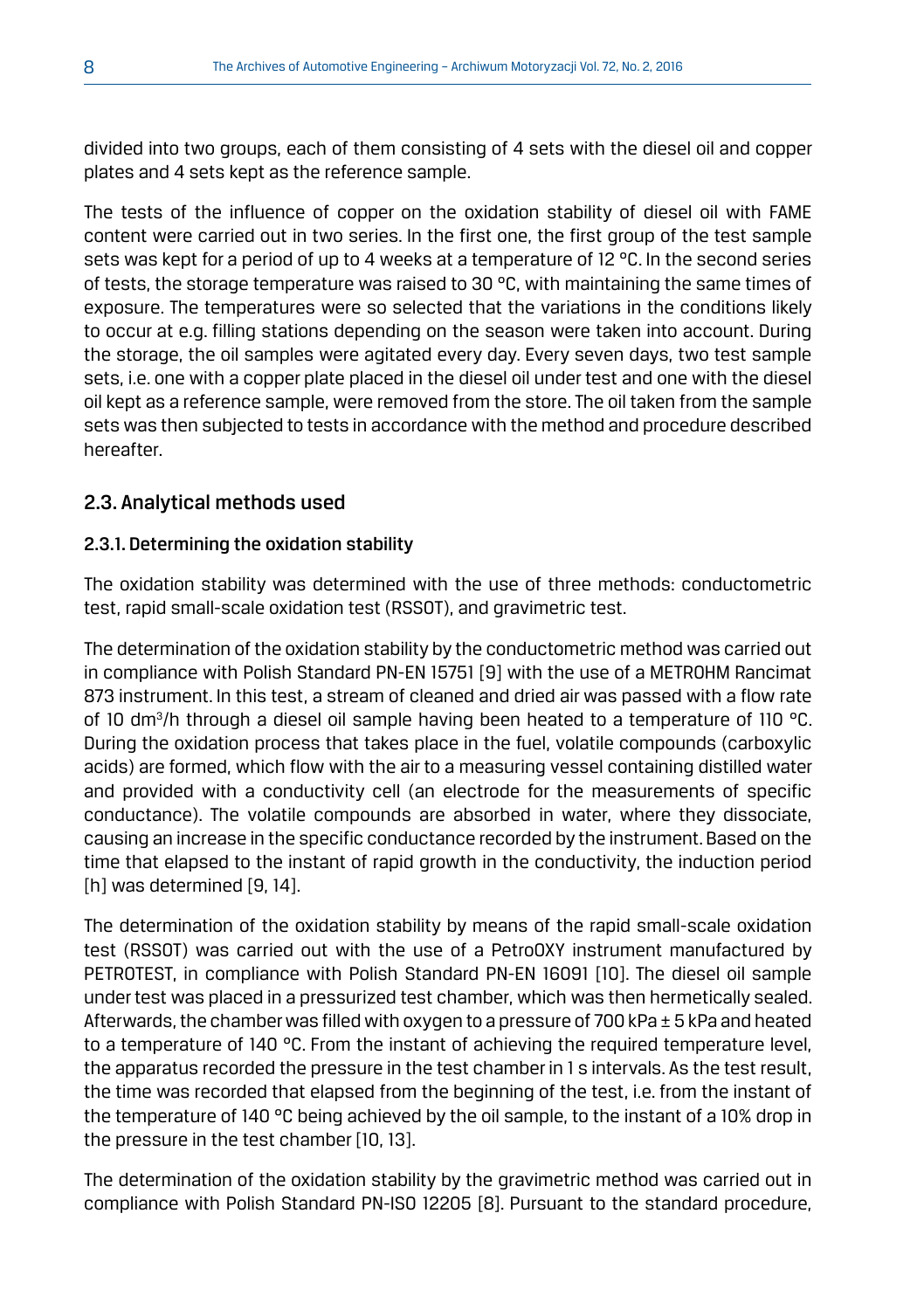the fuel sample was subjected to ageing at a temperature of 95 °C for 16 h, with simultaneous oxygen flow through the sample. After the ageing, the sample was filtered in order to determine the amount of insoluble filterable sediments in the oil. Additionally, sticking sediments were removed from the test tubes with the use of a three-component solvent. The result of this test was the total amount of insoluble sediments, i.e. a sum of the insoluble sticking sediments and the insoluble filterable sediments, contained in the oil and specified in g/m $^{\rm 3}$  [8, 13].

#### 2.3.2. Determining the copper content of the fuel

To determine the effect of the material-fuel interaction, the elemental copper content of some of the diesel oil samples was determined at the beginning and end of the tests. The copper content was determined in compliance with ASTM D 5185-09 by Inductively Coupled Plasma / Optical Emission Spectrometry (ICP-OES) [1].

The test methods used and the time schedule of the determinations carried out have been presented in Table 3.

#### Table 3. Test methods used

|                                                                                    | Test method            | Week           |  |   |  |  |
|------------------------------------------------------------------------------------|------------------------|----------------|--|---|--|--|
| <b>Parameter</b>                                                                   |                        | 0              |  | 2 |  |  |
| Oxidation stability, by the conductometric method<br>(Rancimat)                    | PN-EN 15751            | $+$            |  |   |  |  |
| Oxidation stability, by the rapid small-scale<br>oxidation test (RSSOT - PetroOXY) | PN-EN 16091            | $+$            |  |   |  |  |
| Oxidation stability, by the gravimetric method                                     | <b>PN-EN ISO 12205</b> | $\overline{+}$ |  |   |  |  |
| Copper content                                                                     | ASTM D 5185-09         | $+$            |  |   |  |  |

Additionally, the state of copper plate surfaces was visually inspected after the tests.

# **3. Results and discussion**

## 3.1. Changes in the oxidation stability, determined by means of the Rancimat test

Results of determining the oxidation stability of the diesel oil samples that were and were not in contact with the copper plates and were kept at two different storage temperatures (Rancimat test) have been presented in Fig. 1.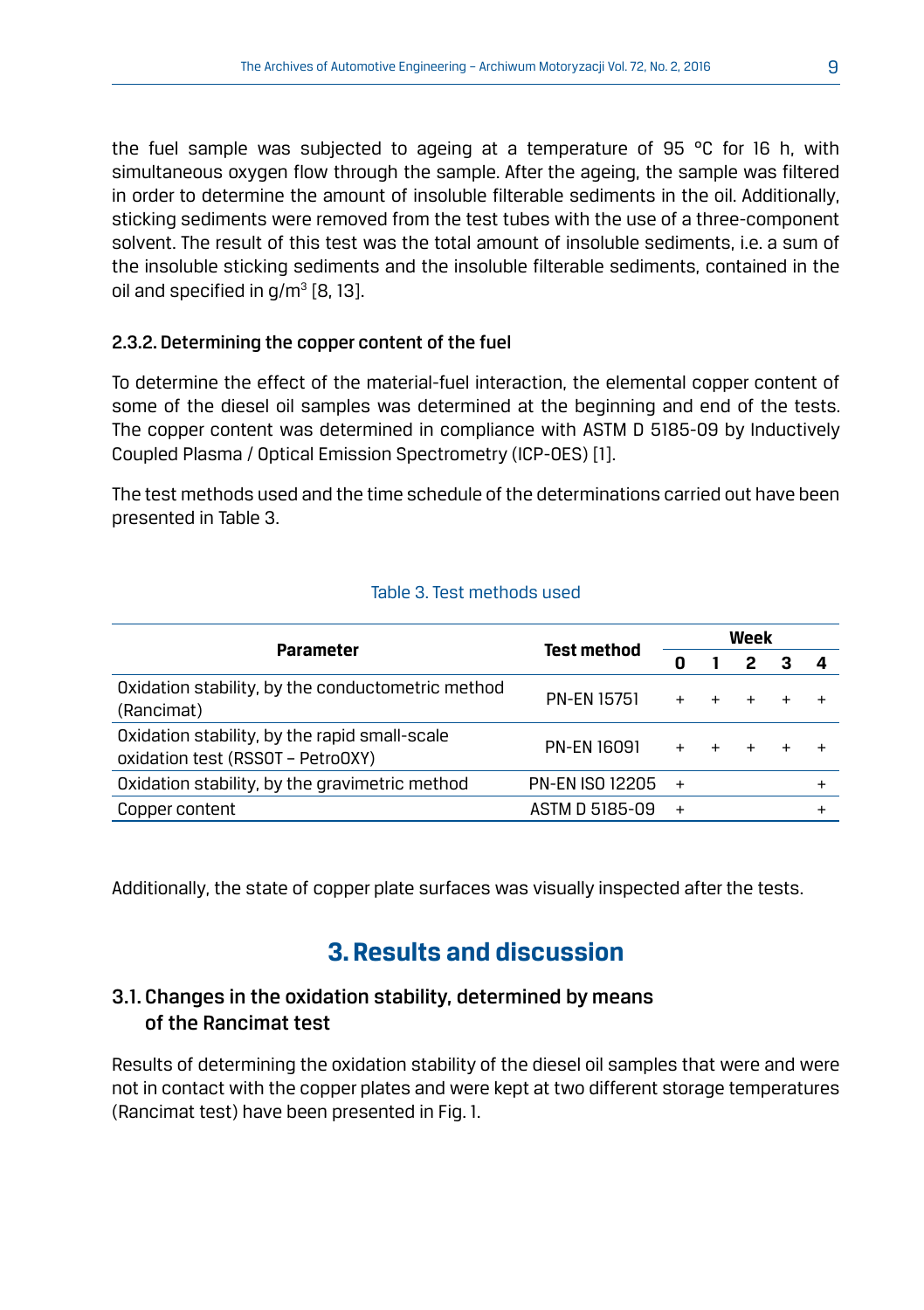

At the 12 °C storage temperature, no considerable copper impact on the parameter monitored was noticed for the first two weeks (Fig. 1a). The induction period determined for the ON+Cu (diesel oil + copper plates) sample sets was comparable with that for the reference sample. The samples had to be stored for as long as 3 weeks until a drop was observed in the oxidation stability of the diesel oil exposed to contact with copper; for the sample sets without copper, the oxidation stability was not reduced at all. Although the induction period was significantly reduced for the oil-copper sample sets (by about 42 h), these samples still met the quality requirements specified for this parameter in the Regulation of the Minister of Economy [12].

At the 30 °C storage temperature, the resistance of diesel oil to oxidation in the oil-copper sample sets dropped as early as in the first week below the 20 h limit specified in the PN-EN 590 Standard and in the Minister's Regulation on the quality requirements for liquid fuels (Fig. 1b). In the next weeks, further drops in the length of the induction period were recorded for the oil-copper sets, although the drops were not as significant as observed in the first week. For comparison, no such changes were observed for the reference samples.

## 3.2. Changes in the resistance to oxidation, determined by means of the RSSOT – PetroOXY method

Results of determining the resistance to oxidation of the sample sets under test by the RSSOT – PetroOXY method have been presented in Fig. 2.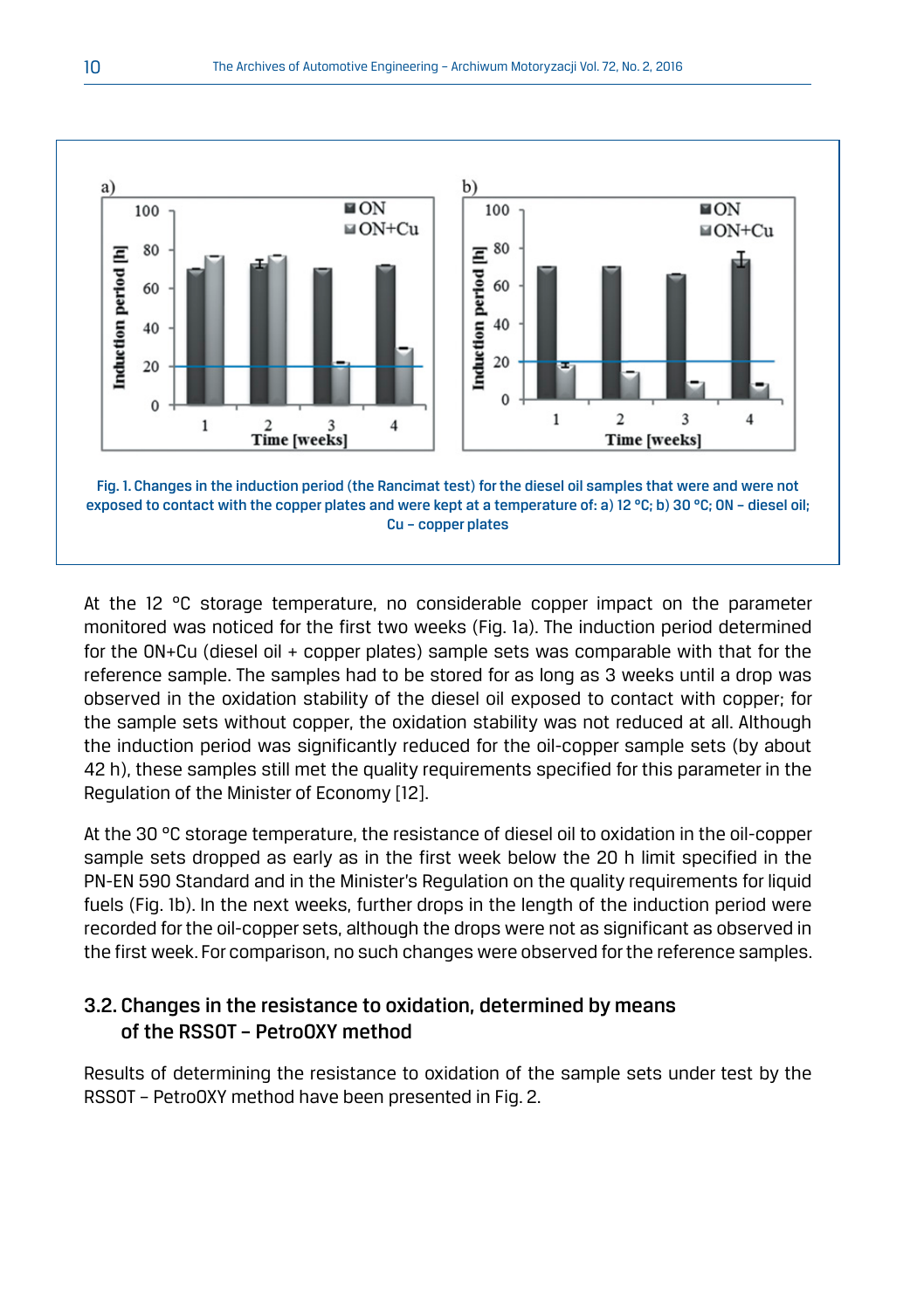

The results obtained are consistent with the results of determining the induction period by the Rancimat method. In the PetroOXY test with the oil-copper sets stored at a temperature of 12 °C, the induction period was found to drop from 120 min to 65 min in the third week of the experiment. No considerable changes were observed for the reference samples. The raising of the temperature of storage of the oil-copper sets to 30 °C resulted in a drop in the induction period length by about 50% (in comparison with the sample sets without copper) as early as after the first week of storage. In the next weeks, further drops in the value of the parameter under determination were recorded for the oil-copper sets, although the drops were not so significant.

## 3.3. Insoluble sediments total

The total contents of insoluble sediments in the diesel oil (ON) samples and in the oilcopper (ON+Cu) sample sets tested after four-week storage at temperatures 12 °C and 30 °C were determined in compliance with the method described in item 2.3 and the test results have been presented in Table 4.

|      | Storage temperature [°C] | Insoluble sediments total $\lceil q/m^3 \rceil$ |                    |  |
|------|--------------------------|-------------------------------------------------|--------------------|--|
| Week |                          | Diesel oil (ON)                                 | Oil-copper (ON+Cu) |  |
|      |                          |                                                 |                    |  |
|      |                          |                                                 | 24                 |  |
|      | 30                       |                                                 |                    |  |

#### Table 4. Insoluble sediments total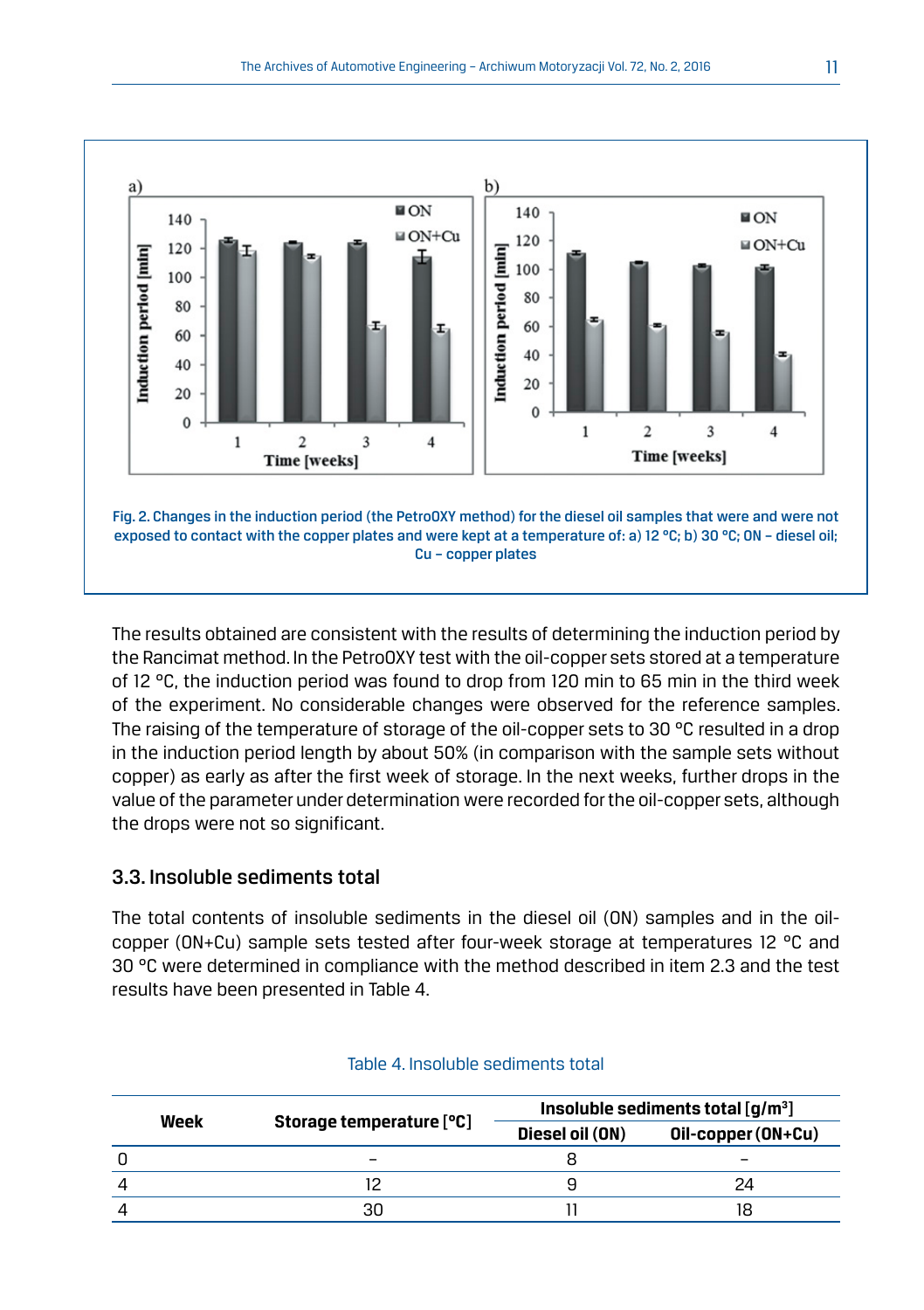For pure diesel oil, a slight increase in the total insoluble sediments content after 4-week storage was only observed in the case of the 30 °C storage temperature (a growth by  $3 \text{ g/m}^3$ ).

A growth in the total insoluble sediments content was recorded for the diesel oil samples exposed to contact with copper, both at the 12  $^{\circ}$ C and 30  $^{\circ}$ C storage temperature values. Noteworthy is the fact that the value of the insoluble sediments total determined for the latter storage temperature was somewhat lower than that measured for the sample sets stored at 12 °C, although higher drops in the length of the induction period were recorded for the higher temperature value. This contradiction may indicate a change in the nature of the chemical compounds being formed. Perhaps the sediments that are formed at 30 °C are washed out by the solvent used for the determination of this parameter. For this hypothesis to be confirmed, additional tests are needed. Pursuant to the requirements of the Regulation of the Minister of Economy [12], the oxidation stability of commercial diesel oil should not exceed 25 g/m<sup>3</sup>. The sample sets under test were in conformity with this requirement, but attention should be paid to the fact that the test results obtained are close to the said maximum acceptable value.

## 3.4. Copper content of the fuel

The elemental copper content of the diesel oil under test was determined with the use of the Inductively Coupled Plasma / Optical Emission Spectrometry (ICP-OES) technique. The tests were carried out on diesel oil samples stored for a period of 4 weeks and the test results have been specified in Table 5.

| <b>Sample</b> | Diesel oil (ON) | Oil-copper (ON+Cu),<br>12 °C | Oil-copper (ON+Cu),<br>30 °C |
|---------------|-----------------|------------------------------|------------------------------|

Copper content [mg/kg]  $\langle 0.1$  0.2 0.4

## Table 5. Copper content of the fuel under test after a 4-week storage period

In the oil-copper sample sets, a growth in the copper content of the diesel oil under test was recorded. This has confirmed the occurrence of interactions between copper and diesel oil. With a growth in the storage temperature, while the time of the diesel oil exposure to contact with copper remained unchanged, the copper content of the fuel increased. The accelerating or inhibiting impact of copper on the fuel depends on the concentration of copper ions in the fuel. If this concentration is lower than 250 ppm, then the inhibiting impact of the copper ions is assumed to predominate.

## 3.5. Macroscopic visual assessment of the copper plates used

The appearance of the copper plates after 4-week storage in diesel oil at temperatures of 12 °C and 30 °C has been presented in Fig. 3.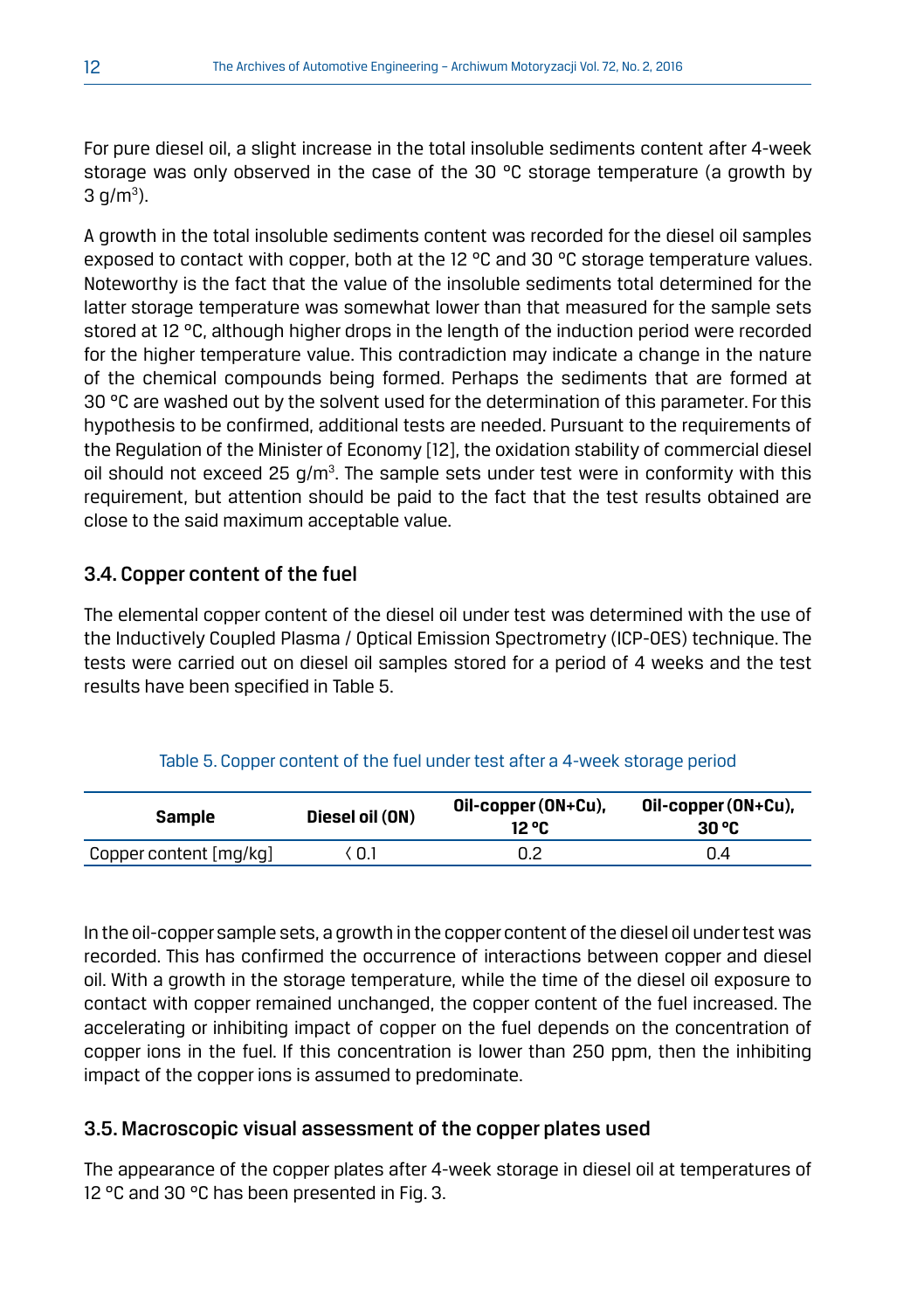Colour changes and solid reaction products were found to appear on the copper plate surfaces. The changes were bigger for the plates kept in the diesel oil at higher temperatures. The visual observations were consistent and confirmed the results obtained from the oxidation stability tests.



# **4. Conclusions**

The experiments carried out have shown that copper interacts with commercial diesel oil and adversely affects the oxidation stability of the oil and this confirms the literature reports on the catalytic influence of copper compounds on the oxidation processes that take place in the fuel. Since copper is a component of the materials used for the construction of pipelines in process installations at filling stations, the copper interaction with diesel oil may be a reason for a deterioration in the quality of such a fuel and, in consequence, for a failure of this fuel to meet the standard requirements for the fuel resistance to oxidation. It should be remembered, however, that the time after which the induction period was considerably shortened, especially at lower temperatures, was relatively long (3 weeks) in comparison with the statistical period of a specific fuel batch being exposed to contact with copper parts of the process installation. On the other hand, the experiments revealed that a growth in the storage temperature by less than twenty centigrade degrees caused a much faster drop in the length of the induction period for the diesel oil being in contact with copper, which shows that not only the contact with copper but also the time of exposure to such a contact has a significant impact on the oxidation stability of the oil.